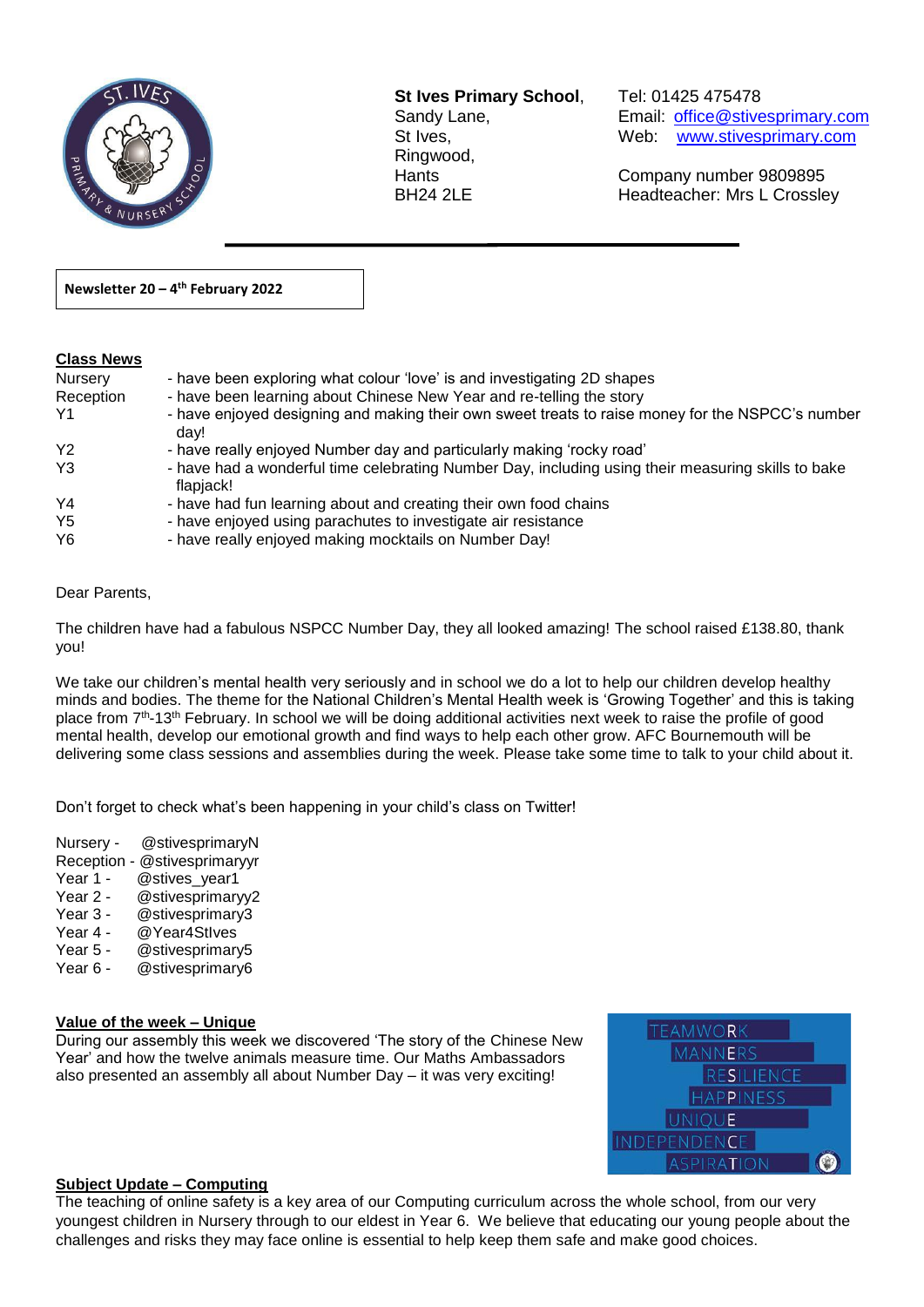On Tuesday 8th February we will be joining schools and youth organisations across the UK in celebrating Safer Internet Day 2022. Safer Internet Day is a global campaign to promote the safe and responsible use of technology, which calls on young people, parents, carers, teachers,

social workers, law enforcement, companies, policymakers and more, to join together in helping to create a better internet. The theme this year is 'All fun and games? Exploring respect and relationships online'.

Using the internet safely and positively is a key message that we promote at St Ives and celebrating Safer Internet Day is a great opportunity for us to re-emphasise the online safety messages we deliver throughout the year. The children will be taking part in school through assemblies and lessons within their classes.

We would be delighted if you could join us in celebrating the day by continuing the conversation at home. To help you with this, you may be interested in downloading the free Safer Internet Day resources for parents and carers which is available at: [saferinternet.org.uk/sid-parents.](https://www.saferinternet.org.uk/safer-internet-day/safer-internet-day-2020/i-am-parent-or-carer) Please also find attached this week's National Online Safety guide which gives parents and carers ways to support young people in being good digital citizens.

## **Covid-19**

Measures in place:

- Ventilation in school will be monitored and we are using CO2 monitors as an indicator of where ventilation needs to be increased. Children may wish to wear a base layer under their school uniform to keep warm.
- Classrooms are sanitised regularly throughout the day
- Daytime enhanced cleaning of common touch points such as doors, light switches etc.

#### **Online Safety Alert**

We have become aware of a concerning horror adventure game called 'Poppy Playtime'. The game includes a villain called 'Huggy Wuggy' in the form of a furry blue monster. Various videos have appeared online, including on YouTube and TikTok which depict the character sharing menacing lyrics. Please remain vigilant and be aware of what your child is accessing online.

### **Dates for Diary**

#### **February**

| $7th - 13th$                | - Children's Mental Health Week |
|-----------------------------|---------------------------------|
| Rth                         | - Safer Internet Dav            |
| $21^{\rm st} - 25^{\rm th}$ | - Half Term                     |

#### **March**

| 3 <sup>rd</sup> | - KS1 Mini Medics |
|-----------------|-------------------|
| 30th & 31st     | - KS2 Mini Medics |

Yours sincerely,

Orossle

Mrs L Crossley Headteacher